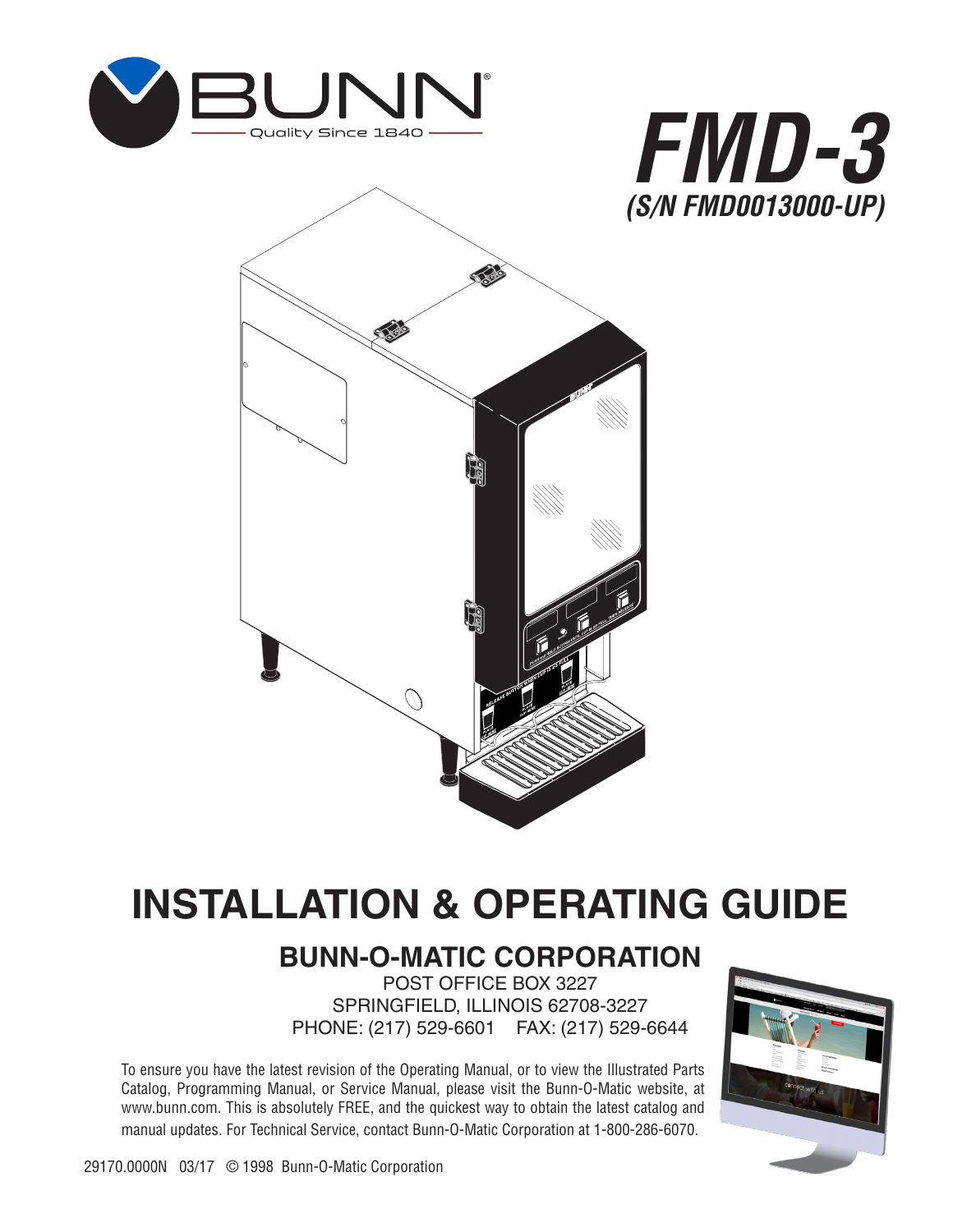#### **BUNN-O-MATIC COMMERCIAL PRODUCT WARRANTY**

Bunn-O-Matic Corp. ("BUNN") warrants equipment manufactured by it as follows:

1) Airpots, thermal carafes, decanters, GPR servers, iced tea/coffee dispensers, MCR/MCP/MCA single cup brewers, thermal servers and ThermoFresh® servers (mechanical and digital) 1 year parts and 1 year labor.

2) All other equipment - 2 years parts and 1 year labor plus added warranties as specified below:

a) Electronic circuit and/or control boards - parts and labor for 3 years.

b) Compressors on refrigeration equipment - 5 years parts and 1 year labor.

c) Grinding burrs on coffee grinding equipment to grind coffee to meet original factory screen sieve analysis - parts and labor for 4 years or 40,000 pounds of coffee, whichever comes first.

These warranty periods run from the date of installation BUNN warrants that the equipment manufactured by it will be commercially free of defects in material and workmanship existing at the time of manufacture and appearing within the applicable warranty period. This warranty does not apply to any equipment, component or part that was not manufactured by BUNN or that, in BUNN's judgment, has been affected by misuse, neglect, alteration, improper installation or operation, improper maintenance or repair, non periodic cleaning and descaling, equipment failures related to poor water quality, damage or casualty. In addition, the warranty does not apply to replacement of items subject to normal use including but not limited to user replaceable parts such as seals and gaskets. This warranty is conditioned on the Buyer 1) giving BUNN prompt notice of any claim to be made under this warranty by telephone at (217) 529-6601 or by writing to Post Office Box 3227, Springfield, Illinois 62708-3227; 2) if requested by BUNN, shipping the defective equipment prepaid to an authorized BUNN service location; and 3) receiving prior authorization from BUNN that the defective equipment is under warranty.

**THE FOREGOING WARRANTY IS EXCLUSIVE AND IS IN LIEU OF ANY OTHER WARRANTY, WRITTEN OR ORAL, EX-PRESS OR IMPLIED, INCLUDING, BUT NOT LIMITED TO, ANY IMPLIED WARRANTY OF EITHER MERCHANTABILITY OR FITNESS FOR A PARTICULAR PURPOSE.** The agents, dealers or employees of BUNN are not authorized to make modifications to this warranty or to make additional warranties that are binding on BUNN. Accordingly, statements by such individuals, whether oral or written, do not constitute warranties and should not be relied upon.

If BUNN determines in its sole discretion that the equipment does not conform to the warranty, BUNN, at its exclusive option while the equipment is under warranty, shall either 1) provide at no charge replacement parts and/or labor (during the applicable parts and labor warranty periods specified above) to repair the defective components, provided that this repair is done by a BUNN Authorized Service Representative; or 2) shall replace the equipment or refund the purchase price for the equipment.

#### **THE BUYER'S REMEDY AGAINST BUNN FOR THE BREACH OF ANY OBLIGATION ARISING OUT OF THE SALE OF THIS EQUIPMENT, WHETHER DERIVED FROM WARRANTY OR OTHERWISE, SHALL BE LIMITED, AT BUNN'S SOLE OPTION AS SPECIFIED HEREIN, TO REPAIR, REPLACEMENT OR REFUND.**

In no event shall BUNN be liable for any other damage or loss, including, but not limited to, lost profits, lost sales, loss of use of equipment, claims of Buyer's customers, cost of capital, cost of down time, cost of substitute equipment, facilities or services, or any other special, incidental or consequential damages.

392, A Partner You Can Count On, Air Infusion, AutoPOD, AXIOM, BrewLOGIC, BrewMETER, Brew Better Not Bitter, Brew-WISE, BrewWIZARD, BUNN Espress, BUNN Family Gourmet, BUNN Gourmet, BUNN Pour-O-Matic, BUNN, BUNN with the stylized red line, BUNNlink, Bunn-OMatic, Bunn-O-Matic, BUNNserve, BUNNSERVE with the stylized wrench design, Cool Froth, DBC, Dr. Brew stylized Dr. design, Dual, Easy Pour, EasyClear, EasyGard, FlavorGard, Gourmet Ice, Gourmet Juice, High Intensity, iMIX, Infusion Series, Intellisteam, My Café, Phase Brew, PowerLogic, Quality Beverage Equipment Worldwide, Respect Earth, Respect Earth with the stylized leaf and coffee cherry design, Safety-Fresh, savemycoffee.com, Scale-Pro, Silver Series, Single, Smart Funnel, Smart Hopper, SmartWAVE, Soft Heat, SplashGard, The Mark of Quality in Beverage Equipment Worldwide, ThermoFresh, Titan, trifecta, TRIFECTA (sylized logo), Velocity Brew, Air Brew, Beverage Bar Creator, Beverage Profit Calculator, Brew better, not bitter., Build-A-Drink, BUNNSource, Coffee At Its Best, Cyclonic Heating System, Daypart, Digital Brewer Control, Element, Milk Texturing Fusion, Nothing Brews Like a BUNN, Picture Prompted Cleaning, Pouring Profits, Signature Series, Sure Tamp, Tea At Its Best, The Horizontal Red Line, Ultra are either trademarks or registered trademarks of Bunn-O-Matic Corporation. The commercial trifecta® brewer housing configuration is a trademark of Bunn-O-Matic Corporation.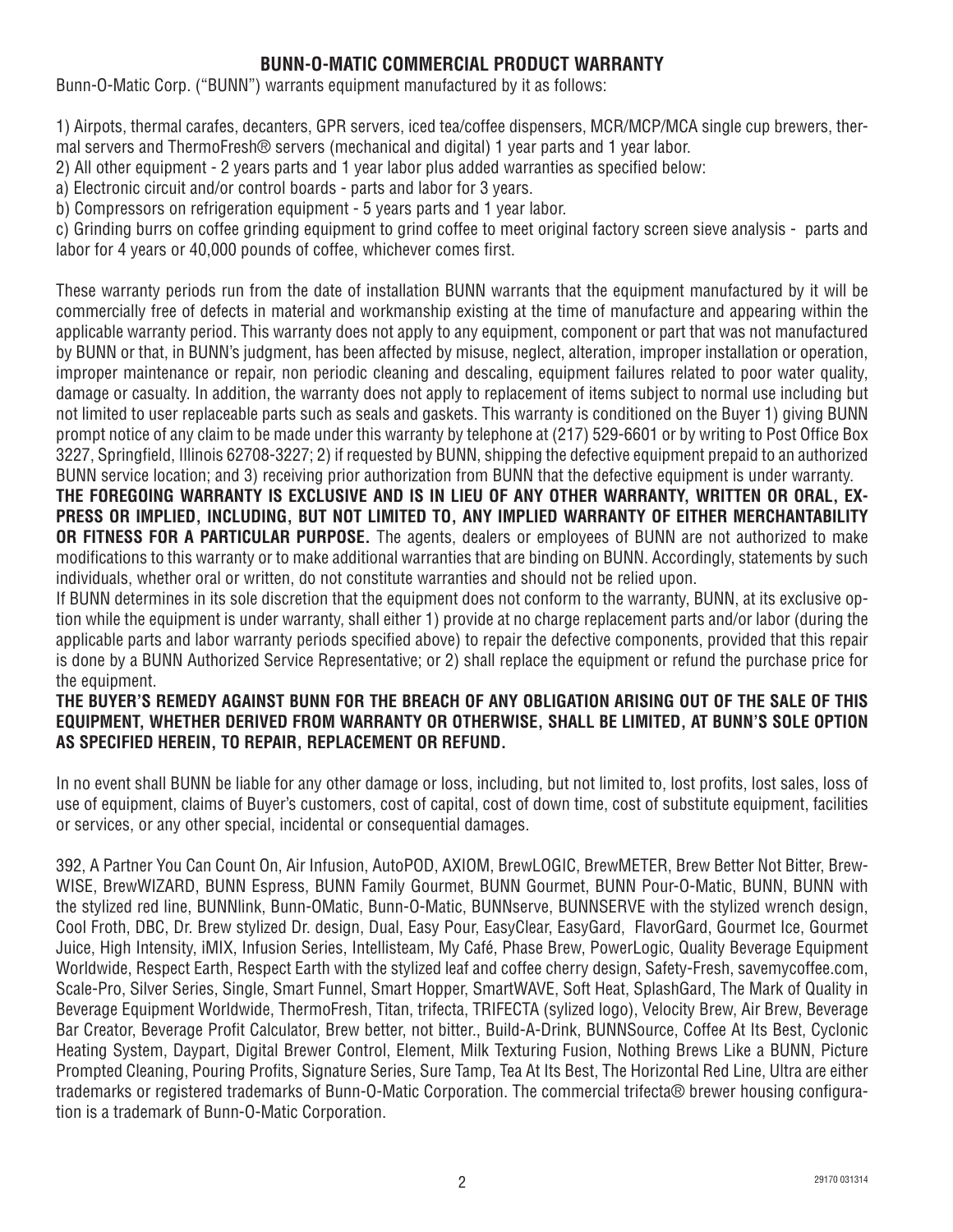#### **INTRODUCTION**

This equipment dispenses hot beverages or soup on demand from powdered product. It has three hoppers. This equipment may also dispense cold beverages from powdered product from the left dispense station. It is for indoor use only on a sturdy counter or shelf.

#### **USER NOTICES**

Carefully read and follow all notices on the equipment and in this manual. They were written for your protection. All notices are to be kept in good condition. Replace any unreadable or damaged labels.

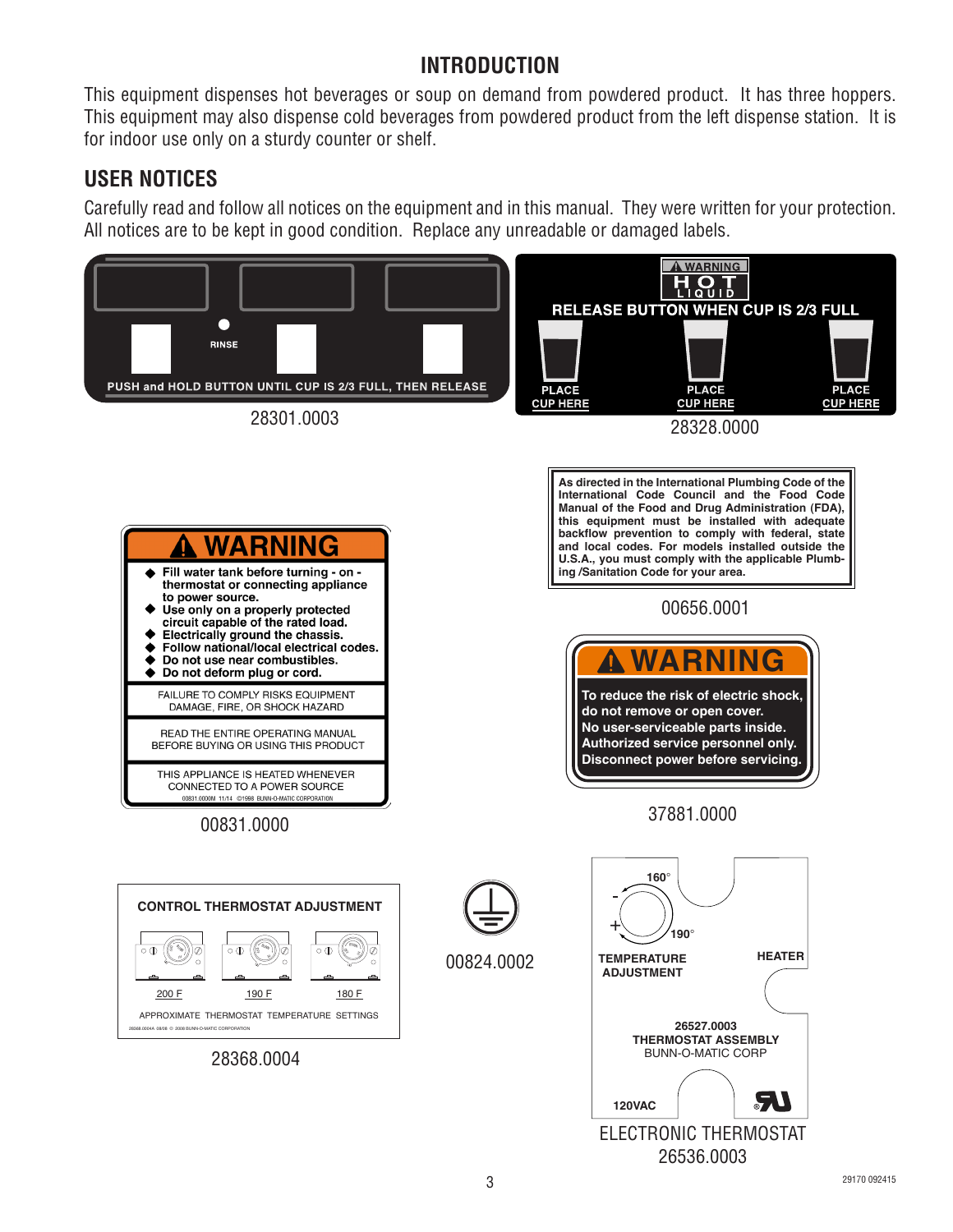# **CE REQUIREMENTS**

- This appliance must be installed in locations where it can be overseen by trained personnel.
- For proper operation, this appliance must be installed where the temperature is between 5°C to 35°C.
- Appliance shall not be tilted more than 10° for safe operation.
- An electrician must provide electrical service as specified in conformance with all local and national codes.
- This appliance must not be cleaned by water jet.

• This appliance can be used by persons aged from 18 years and above if they have been given supervision or instruction concerning use of the appliance in a safe way and if they understand the hazards involved.

• Keep the appliance and its cord out of reach of children aged less than 18 years.

• Appliances can be used by persons 18 years and above with reduced physical, sensory or mental capabilities or lack of experience and knowledge if they have been given supervision or instruction concerning use of the appliance in a safe way and understand the hazards involved.

- Children under the age of 18 years should be supervised to ensure they do not play with the appliance.
- If the power cord is ever damaged, it must be replaced by the manufacturer or authorized service personnel with a special cord available from the manufacturer or its authorized service personnel in order to avoid a hazard.
- Machine must not be immersed for cleaning.
- Cleaning and user maintenance shall not be made by children unless they are older than 18 years and supervised.
- This appliance is intended to be used in household and similar applications such as:
	- staff kitchen areas in shops, offices and other working environments;
	- by clients in hotels, motels and other residential type environments;
	- bed and breakfast type environments.
- This appliance not intended to be used in applications such as:

– farm houses;

- Access to the service areas permitted by Authorized Service personnel only.
- The A-Weighted sound pressure level is below 70 dBA.

# **NORTH AMERICAN REQUIREMENTS**

• This appliance must be installed in locations where it can be overseen by trained personnel.

• For proper operation, this appliance must be installed where the temperature is between 41°F to 95°F (5°C to 35°C).

- Appliance shall not be tilted more than 10° for safe operation.
- An electrician must provide electrical service as specified in conformance with all local and national codes.
- This appliance must not be cleaned by pressure washer.
- This appliance can be used by persons aged from 18 years and above if they have been given supervision or instruction concerning use of the appliance in a safe way and if they understand the hazards involved.
- Keep the appliance and its cord out of reach of children aged less than 18 years.

• Appliances can be used by persons 18 years and above with reduced physical, sensory or mental capabilities or lack of experience and knowledge if they have been given supervision or instruction concerning use of the appliance in a safe way and understand the hazards involved.

- Children under the age of 18 years should be supervised to ensure they do not play with the appliance.
- If the power cord is ever damaged, it must be replaced by the manufacturer or authorized service personnel with a special cord available from the manufacturer or its authorized service personnel in order to avoid a hazard.
- Machine must not be immersed for cleaning.
- Cleaning and user maintenance shall not be made by children unless they are older than 18 years and supervised.
- This appliance is intended for commercial use in applications such as:
	- staff kitchen areas in shops, offices and other working environments;
	- by clients in hotel and motel lobbies and other similar types of environments;
- Access to the service areas permitted by Authorized Service personnel only.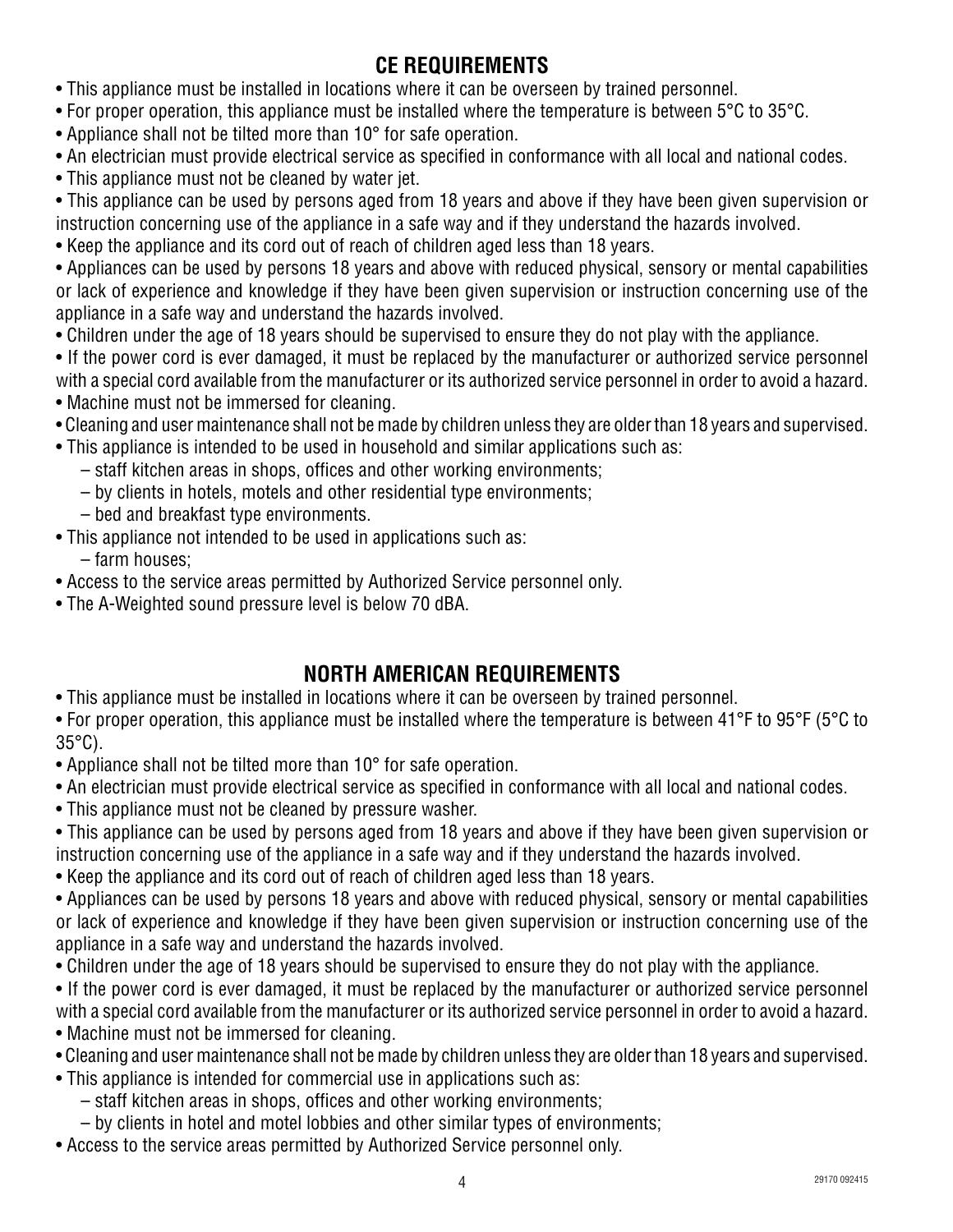#### **INITIAL SET-UP**

- 1. Locate the drip tray assembly above the dispenser nested in the packing material.
- 2. Remove the drip tray and the drip tray cover and set them aside.
- 3. Remove the water strainer assembly from the drip tray and set it aside.
- 4. Remove the four legs from the packaging material, apply non-skid pads to the bottom of the legs and securely install the legs in the dispenser base.

#### **ELECTRICAL REQUIREMENTS**

**Refer to Data Plate on the dispenser, and local/national electrical code to determine circuit requirements.**

**CAUTION** - The dispenser must be disconnected from the power source until specified in *Initial Set-Up.*

The 120 volt version of this dispenser has an attached cordset. The mating connector must be a NEMA 5-15R. The 120/208 volt and the 120/240 version of this dispenser has an attached cordset. The mating connector must be a NEMA 14-20R.

The 220-240 volt versions of this dispenser has an attached cordset.

#### **ELECTRICAL HOOK-UP**

**CAUTION -** Improper electrical installation will damage electronic components.

- 1. An electrician must provide electrical service as specified.
- 2. Using a voltmeter, check the voltage and color coding of each conductor at the electrical source.
- 3. Open the front door of the dispenser and place the heater switch in the "OFF" (upper position).
- 4. Connect the dispenser to the power source.
- 5. If plumbing is to be hooked up later be sure the dispenser is disconnected from the power source. If plumbing has been hooked up, the dispenser is ready for *Initial Fill & Heat.*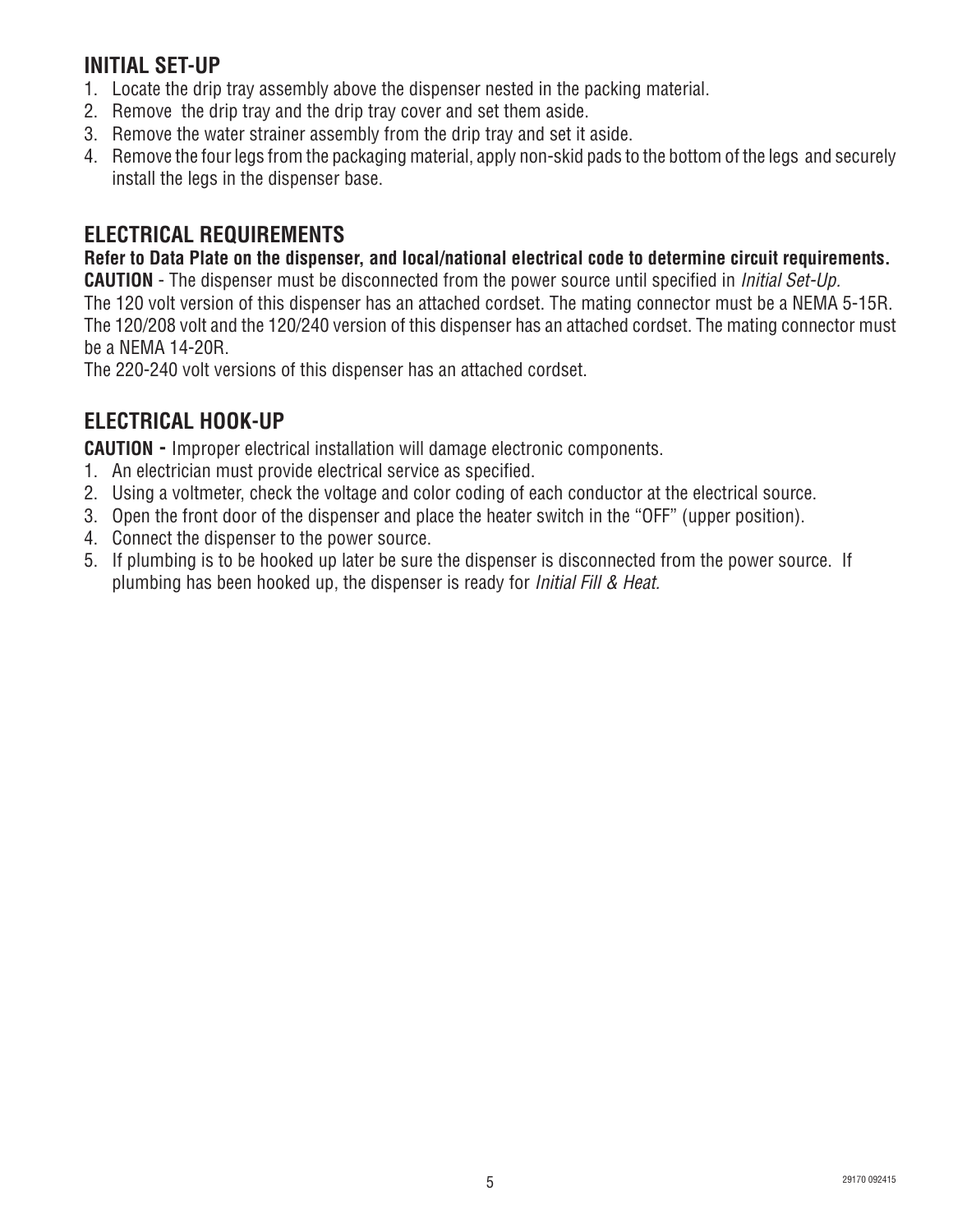#### **PLUMBING REQUIREMENTS**

This dispenser must be connected to a cold or hot water system with operating pressure between 20 and 90 psi (0.138 and 0.620 mPa) from a 1/2˝ or larger supply line. A shut-off valve should be installed in the line before the brewer. Install a regulator in the line when pressure is greater than 90 psi (0.620 mPa) to reduce it to 50 psi (0.345 mPa). The water inlet fitting is .75-11.5 NH (HOSE THREAD). For convenience an elbow adaptor is provided to convert to a 1/4˝ flare fitting. Bunn-O-Matic does not recommend the use of a reverse-osmosis or deionized water supply to this equipment. **REQUIRED: 1.0 gpm (3.78 lpm) flow rate from water supply line. NOTE** - At least 18 inches of an FDA approved flexible beverage tubing, such as reinforced braided polyethylene or silicone, before the dispenser will facilitate movement to clean the countertop. Bunn-O-Matic does not recommend the use of a saddle valve to install the dispenser. The size and shape of the hole made in the supply line by this type of device may restrict water flow.

**As directed in the International Plumbing Code of the International Code Council and the Food Code Manual of the Food and Drug Administration (FDA), this equipment must be installed with adequate backflow prevention to comply with federal, state and local codes. For models installed outside the U.S.A., you must comply with the applicable Plumbing /Sanitation Code for your area.**

#### **PLUMBING HOOK-UP (Early Models)**

- 1. Securely attach the short piece of tubing on the water strainer assembly to the inlet fitting on the bottom of the dispenser.
- 2. Flush the water line and securely attach it to the flare fitting on the water strainer assembly.
- 3. Turn-on the water supply.

#### **PLUMBING HOOK-UP (Late Models)**

- 1. Flush the water line and securely attach it to the elbow fitting on the bottom of the dispenser.
- 2. Turn-on the water supply.

**NOTE** - Water pipe connections and fixtures directly connected to a potable water supply shall be sized, installed and maintained in accordance with federal, state and local codes.

#### **INITIAL FILL & HEAT**

**CAUTION -** The dispenser must be disconnected from the power source throughout the initial fill & heat, except when specified in the instructions.

- 1. Turn on the water supply and connect the dispenser to the power source.
- 2. Water will automatically flow into the tank to the proper level and then shut off. This will take less than five minutes.
- 3. When the tank is full of water, open the front door and place the heater switch in the "ON" (lower) position. A tank full of cold water will take approximately forty minutes for the water to heat on 120 volt versions, and twenty minutes on 120/240, and 220-240 volt versions.

During this waiting period, complete these dispenser set-up steps:

a. Place a set of keyholes in the splash panel over the screws beneath the hopper access door and push down gently.

b.Place the drip tray onto the supports on the splash panel. Hook the tabs on the rear of the drip tray through the holes in the splash panel. Set the drip tray cover in place.

c. Fill the hopper(s) with the dry product to be dispensed.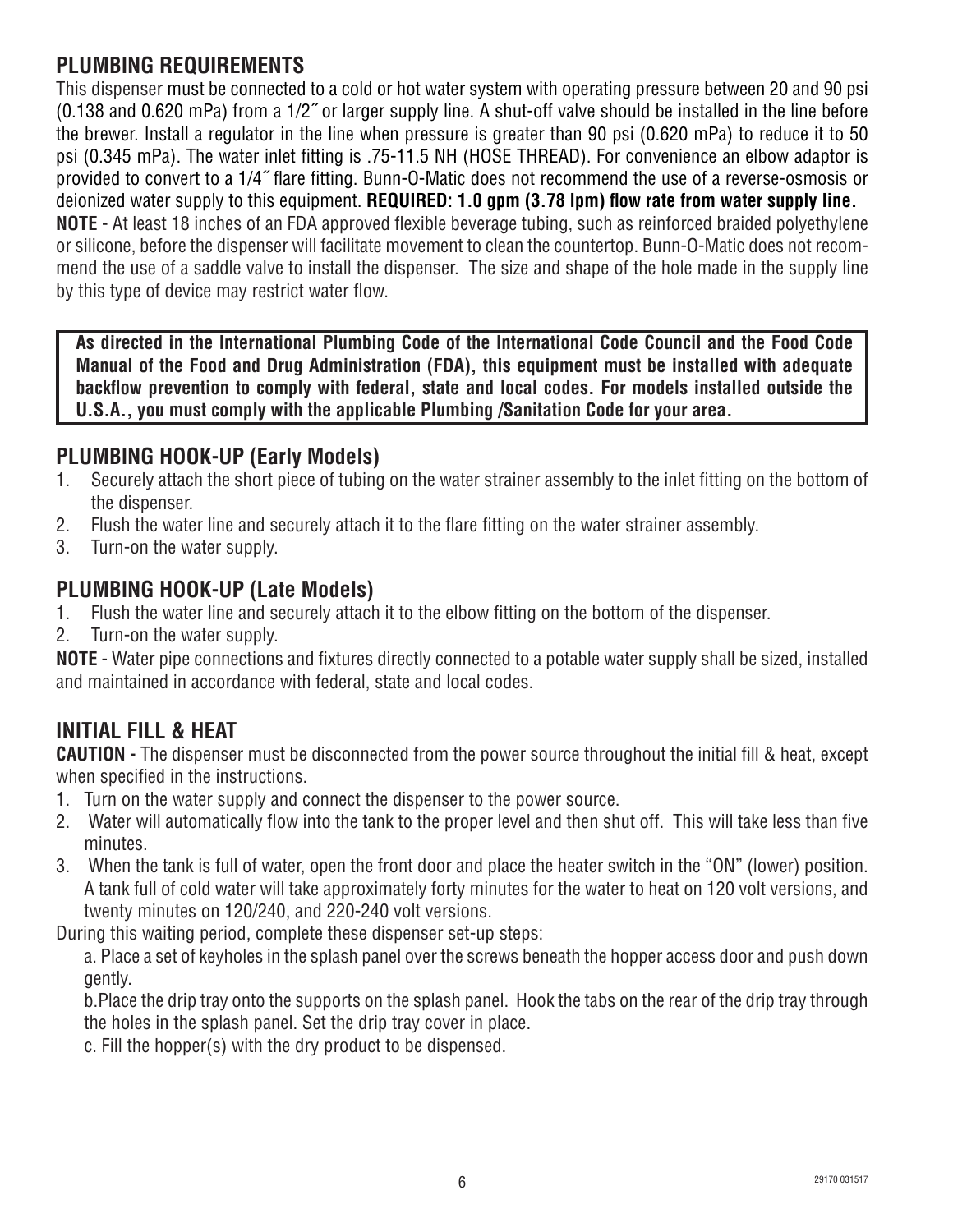#### **PRESET TANK TEMPERATURE**

Tank temperatures have been preset at the factory to 180°F (82°C). Bunn recommends that to provide the best quality beverage, the installer adjust the tank temperature to the powder product manufacturer's recommended temperature for the hot powder product being used.

#### **LIQUID LEVEL CONTROL**

The system automatically maintains the hot water tank's level by energizing the refill solenoid when the water level drops below the liquid level probe. If the system has not successfully refilled in 7 1/2 minutes, a refill error occurs.

When a refill error occurs, the refill solenoid is de-energized and the rinse L.E.D. will flash about once every 5 seconds.

Once the cause of the refill error has been investigated (see the troubleshooting guide) and cured, the system can be reset by disconnecting (for at least 5 seconds) and then reconnecting the power to the machine.

#### **RINSE TIMER**

The dispenser is shipped from the factory with the rinse timer disabled. To enable the rinse timer, remove power from the dispenser, remove the lower access panel, and remove the jumper from J1 of the control board. Replace the lower access panel, and return power to the dispenser.

When enabled, the rinse timer automatically keeps track of the time since the dispenser was last run through a rinse sequence. If the dispenser detects that a rinse sequence has not been run for 8 hours, the rinse L.E.D. will flash continually. If, after an additional 4 hours (12 hours total), a rinse sequence has still not been run, the rinse L.E.D. will light continuously, and the hopper drives will be disabled until a rinse sequence has been run.

#### **RUNNING A RINSE SEQUENCE**

- 1. Place the rinse/run switch in the rinse position.
- 2. Sequentially, or simultaneously, at each of the three positions dispense for at least 10 seconds.
- 3. After the rinse L.E.D. has extinguished, the rinse timer is reset.
- 4. Return the rinse/run switch to the run position.

#### **DISPENSER USE**

- 1. Simply place a cup on the drip tray beneath the desired dispensing tip.
- 2. Press the button to froth and dispense the beverage.
- 3. Release the button when the cup is approximately  $\frac{2}{3}$  full and allow the mixing chamber to drain.

**NOTE -** The mixing chamber must drain at the end of each dispense.

#### **COLD BEVERAGE SET-UP (OPTIONAL)**

Cold beverages may be dispensed from the left dispense position. Simply place the HOT/COLD switch near the left whipper chamber in the "COLD" (upper) position.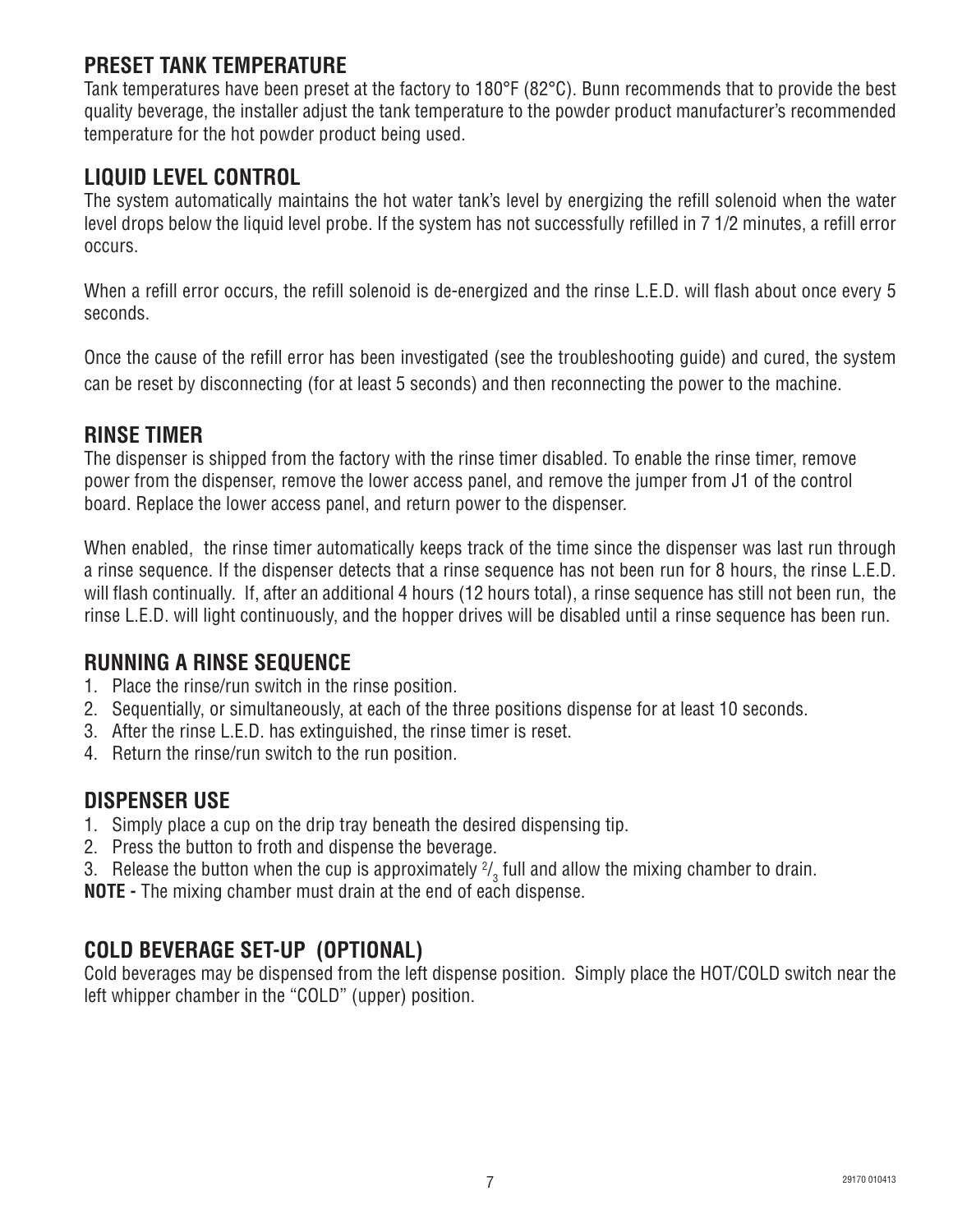# **ADJUSTMENTS**

The hot or cold beverage solenoids are preset to dispense approximately  $\frac{97}{10}$ ounce per second. This amount can be adjusted:

- 1. Disconnect the dispenser from the power source.
- 2. Remove the small left side access panel.
- 3. Rotate the control at the base of the desired solenoid(s) clockwise to decrease or counterclockwise to increase the amount of water.
- 4. For cold beverage adjustment remove the 1-1/2" plug on the lower left side of the dispenser and rotate the needle valve clockwise to decrease or counterclockwise to increase the amount of cold water.

# **HOPPER DISPENSE RATE OF PRODUCT**

**NOTE:** The hopper dispense rates are preset at the factory. With 22 tooth gear and auger wire the preset dispense rate is approximately 3 to 5 grams per second. With 30 tooth gear and auger wire the preset dispense is approximately 5 to 7 grams per second. The hopper dispense rates can be individually programmed to a range of dispense rates from approximately 1.5 to 12 grams per second, as follows:

- 1. Place the rinse/run switch in the center (program) position.
- 2. Hold the increase/decrease switch in the desired (increase or decrease) position.
- 3. While holding the increase/decrease switch, press and release the dispense switch for the chamber you wish to adjust. Each time the dispense switch is pressed, the rinse L.E.D. will flash, and the motor speed for that hopper will be increased/decreased by approximately 2 1/2%.
- 4. Return the rinse/run switch to the run position after hopper motor speed adjustments are complete.
- 5. Once any of the three hopper motors has been programmed to the desired speed, either or both of the other hopper motors can be set to the same speed as follows:
	- a. Place the rinse/run switch in the center (program) position.
	- b. Press and hold the dispense switch that has been programmed for the correct speed.
- **NOTE:** Care must be taken not to exceed 5 seconds, or a hopper throw test will occur.
	- c. Momentarily press the dispense switch for the hopper motor to be programmed. The rinse L.E.D. will light for approximately 1 second, indicating that the speeds have been set equal.
	- d. Release both dispense switches.
	- e. Repeat step 5. b. through 5. d. for remaining hopper motor if desired.
	- f. Return the rinse/run switch to the run position after hopper motor speed adjustments are complete.

#### **HOPPER THROW TEST**

The hopper throw rate, grams per second (g/s) or ounces per second (oz./s), can be checked by automatically running the hopper motor for 10 seconds.

- 1. Remove the steam collector and mixing chamber from under the hopper to be checked.
- 2. Position a small cup under the hopper outlet.
- 3. Place the rinse/run switch in the center (program) position.
- 4. Press and hold the dispense switch of the appropriate chamber for 5 seconds. The hopper motor will run for 10 seconds at the programmed speed.
- 5. Remove the cup and weigh the dispensed product. To calculate the throw rate (g/s or oz./s), divide the total weight of the dispensed product by 10.
- 6. Replace the mixing chamber and steam collector, and return the rinse/run switch to the run position.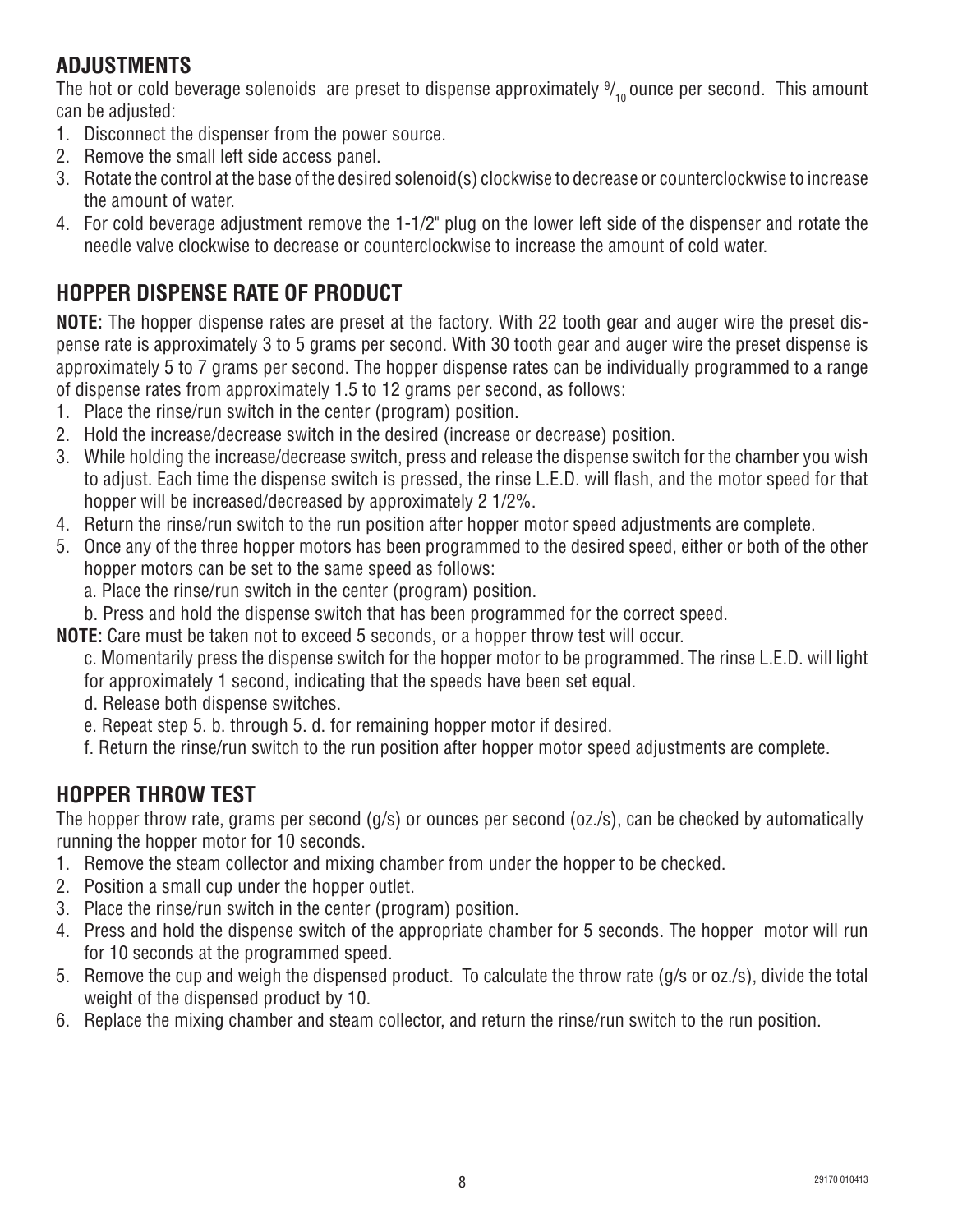#### **CLEANING**

The use of a damp cloth rinsed in any mild, non-abrasive, liquid detergent is recommended for cleaning all surfaces on Bunn-O-Matic equipment. Do **NOT** clean this equipment with a water jet device.



The cleaning instructions noted above are for non-dairy sugar based food products. When dispensing any other food product, the cleaning cycle for the whipping chamber assembly and ejector elbow must be performed daily. **NOTA:**

#### Las instrucciones de limpieza descritas anteriormente excluyen productos lacteos azucarados. La limpieza de las camaras de mezcla y de los codos de salida de cada tolva deberá realizarse diariamente.

37254.0000B 04/09 © 2004 BUNN-O-MATIC CORPORATION